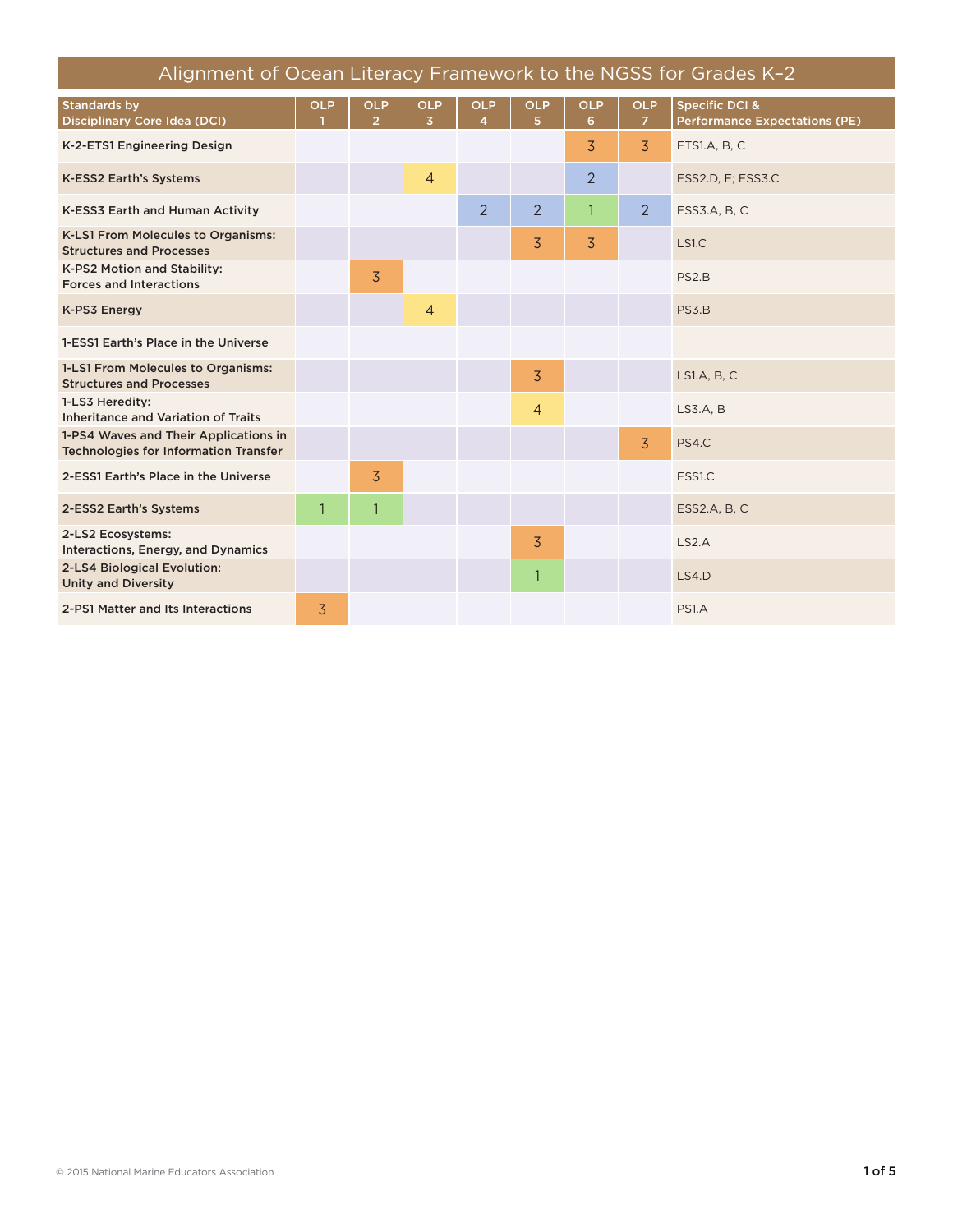1

Verbatim or nearly verbatim language in both OL Framework (Guide or Scope & Sequence) and NGSS

*This rating is self-explanatory. The connection and alignment should be obvious and not in need of any explanation.*

#### Understanding these Ocean Literacy Principles and/or Fundamental Concepts is essential to helping students to achieve full understanding of these DCIs and/or PEs.

*This rating is given for all the DCIs that have a terrestrial bias or ignore the uniqueness of ocean systems, such as: decomposition breaks things down into soil; references to only terrestrial habitats, ecosystems and food webs, etc. This*  rating says that a learner cannot achieve full understanding of the DCI without understanding the ocean component of the concept, e.g., you don't fully understand primary productivity if you don't understand chemosynthesis; you don't fully understand decomposition if you only understand how it relates to soil, but not to detritus and marine snow in *the water column; you don't fully understand food webs and trophic levels unless you understand about microbes in the ocean because they play a very different role than plants do on land. The ocean "examples" are more than just examples; they illustrate different aspects of the concept than the terrestrial examples do.*

3

4

#### Examples from the Ocean Literacy Framework (not just any ocean examples) are excellent for teaching and understanding these DCIs and/or PEs

*This rating is given when an Ocean Literacy Framework example could be used to explain a general science DCI and/or PE, but using that example to explain that concept is not essential to ocean literacy, nor is it essential to understanding DCI, such as, ocean waves, as mentioned in some OLPs, are good examples of the physical properties of waves.*

#### These DCIs and/or PEs are building blocks or foundational ideas that help students to understand these Ocean Literacy Principles and/or Fundamental Concepts

*This rating is given for general science concepts that help students understand the mechanisms behind OL concepts, such as, force and motion helping to explain currents or phase change, and conservation of matter helping to explain the water cycle.*

Examples of a 4:

K-PS2 Motion and Stability: Forces and Interactions.

Ocean Literacy Essential Principle 2: These basic ideas are important conceptual building blocks that help us understand waves, erosion, and landforms of the coast.

1-LS3 Heredity: Inheritance and Variation of Traits.

Ocean Literacy Essential Principle 5: DCI introduces concept of inheritance and variation and provides introduction to the concept of diversity described in OLP 5A & C.

#### [blank] No substantive or helpful relationship

*No rating is given when there does not appear to be any plausible, helpful, or meaningful relationship between the OL Principles and/or Fundamental Concepts and the DCIs and/or PEs.*

Example of a 5: K-PS2 Motion and Stability: Forces and Interactions Ocean Literacy Essential Principle 5: No relationship

This document was developed by the National Marine Educators Association Ocean Literacy Committee. Special acknowledgement goes to the Lawrence Hall of Science at the University of California, Berkeley for leading the development and supporting the final editing and design. The following individuals made significant contributions:

Lincoln Bergman *(Lawrence Hall of Science),* Scott Carley *(College of Exploration),* Catherine Halversen *(Lawrence Hall of Science),* Kurt Holland *(Seventh Generation Advisors),* Beth Jewell *(West Springfield High School),* Lisa Klofkorn *(Lawrence Hall of Science),* Diana Payne *(Connecticut Sea Grant),* Sarah Pedemonte *(Lawrence Hall of Science),* Sarah Schoedinger *(NOAA),* Craig Strang *(Lawrence Hall of Science),* Lynn Tran *(Lawrence Hall of Science),* Peter Tuddenham *(College of Exploration),* Emily Weiss *(Lawrence Hall of Science),* Jim Wharton *(Seattle Aquarium),* Lynn Whitley *(USC Wrigley Institute for Environmental Studies and Sea Grant)*

<sup>2</sup>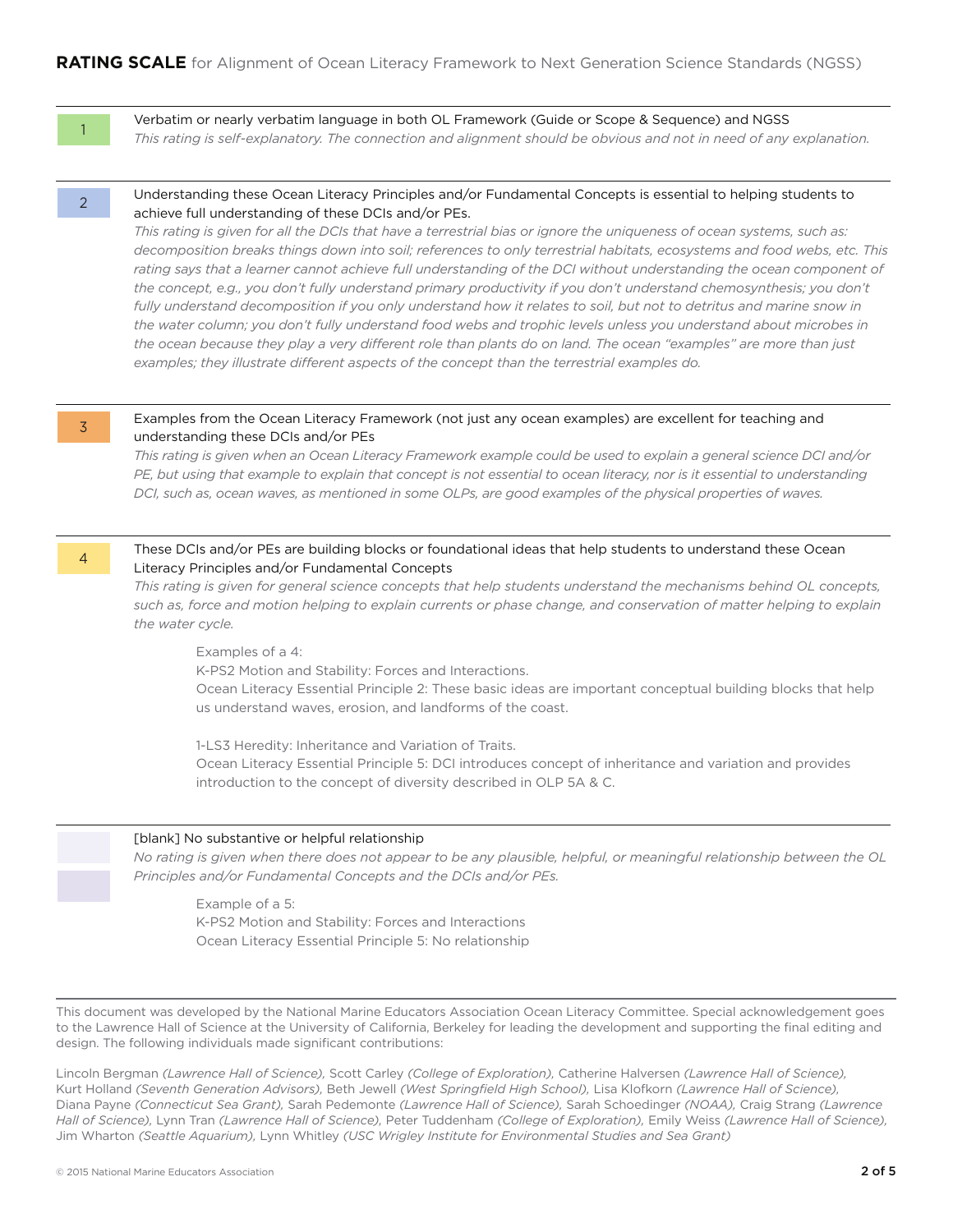# **K-2-ETS1 Engineering Design**

**OLP 6.** This is a 3 because humans need to be able to design solutions to both keep the ocean healthy, and to utilize ocean resources to improve our lives. Humans' interconnections with the ocean provide many examples (OLP 6b, d, g; K-2 S&S 6C strand) that illustrate and optimize the need for design solutions (DCI ETS1.A, B, C).

**OLP 7.** This is a 3 because the ocean provides many examples (OLP 7d, e, f; K-2 S&S B.2, 4) of engineering challenges (DCI ETS1.A, B,C) related to ocean exploration and opportunities ahead.

# **K-ESS2 Earth's Systems**

**OLP 3.** This is a 4 because students need to understand what weather is and that weather changes (DCI ESS2.D) in order to understand what causes weather (OLP 3a,d; K-2 S&S 3A).

**OLP 6.** This is a 2 because student understanding of biogeology and human impacts on Earth systems (DCI ESS2.E, ESS3.C) would be incomplete without inclusion of ways humans impact the ocean. People change the environment, e.g., pollution, physical modifications (OLP 6d, f; K-2 S&S 6B, C), as they engage in activities to live comfortably. Everyone can make choices to reduce their impact, and be responsible for caring for the ocean (OLP 6g).

# **K-ESS3 Earth and Human Activity**

**OLP 4.** This is a 2 because understanding the natural resources that living things need (DCI) ESS3.A) is not complete without knowing that life as we know it does not exist without water (K-2 S&S 4A). Almost all the water on Earth is in the ocean (K-2 S&S 4B), and the ocean provided and c

**OLP 5.** This is a 2 because understanding the natural resources that living things need (DCI) ESS3.A) is not complete without considering the ocean as an environment and habitat where organisms live (K-2 S&S 5B).

**OLP 6.** This is a 1 because human activities to live comfortably (DCI ESS3.B, C) involve use of resources from the ocean (K-2 S&S 6A, B; OLP 6b, c), and thus have an impact on the ocean (K-2 S&S 6C). Everyone can make choices to reduce their impact, and be responsible for caring for the ocean (K-2 S&S 6C; OLP 6g).

**OLP 7.** This is a 2 because understanding that life on Earth depends on the ocean (OLP 7a; K-2 S&S 7A), and that people explore the ocean (K-2 S&S 7B) are essential to understanding the natural resources that living things need to survive (DCI ESS3.A). Exploring the ocean helps us understand the health of the ocean, and helps us find new medicines, food for humans, and new resources for energy for human activities (K-2 S&S 7B2).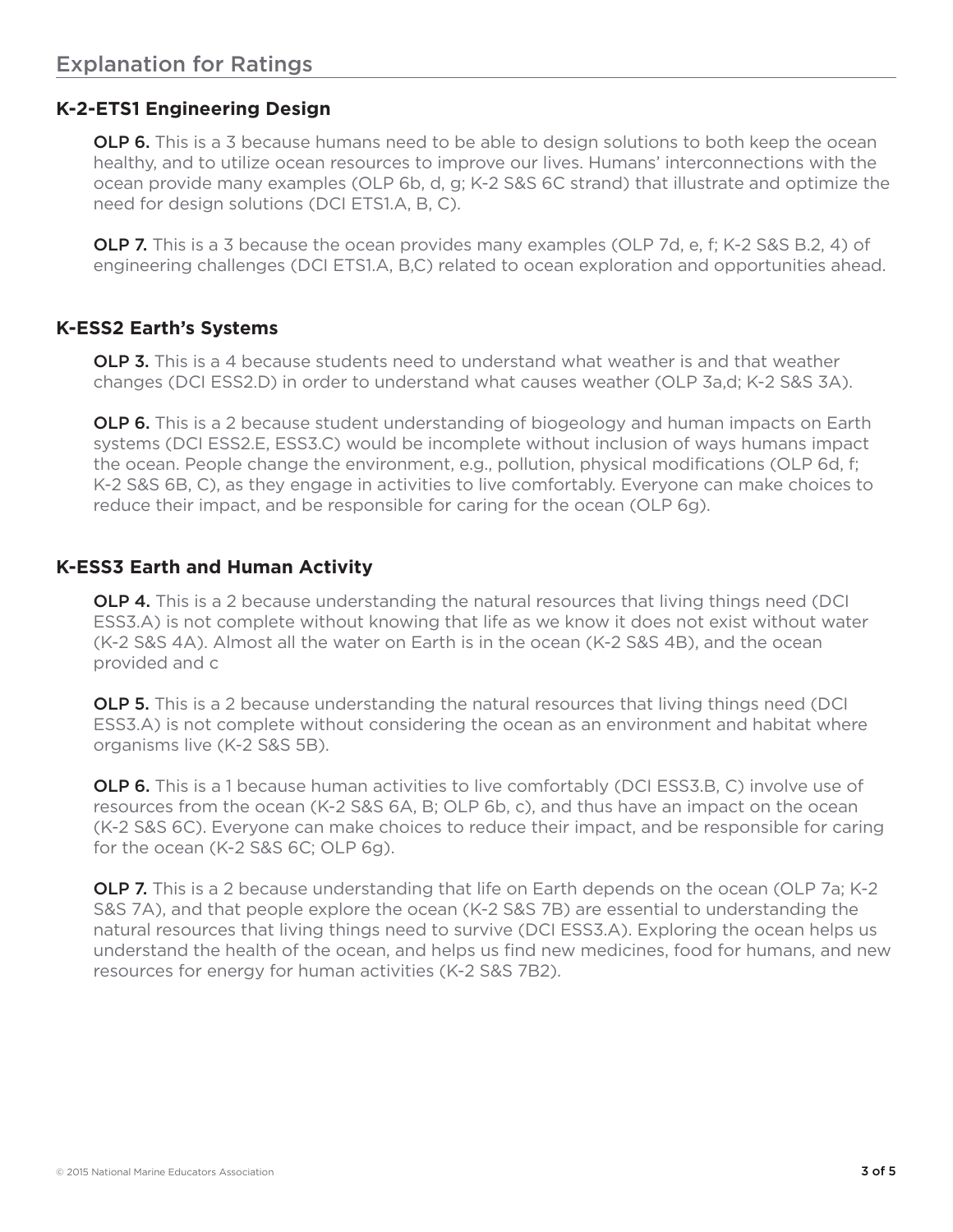#### **K-LS1 From Molecules to Organisms: Structures and Processes**

OLP 5. This is a 3 because the ocean (OLP 5b, d; K-2 S&S 5B.2) provides many important examples of the organization for matter and energy flow in organisms (DCI LS1.C).

**OLP 6.** This is a 3 because recognizing the ocean as a fundamental source of food and water (OLP 6a, b; K-2 S&S 6A.2-3) is a good example of how all animals need food, and all plants and algae need water and light to live and grow (DCI LS1.C).

### **K-PS2 Motion and Stability: Forces and Interactions**

**OLP 2.** This is a 3 because water in motion carries Earth materials from one place to another, especially in the coastal zone, leading to erosion and accretion (OLP 2c; K-2 S&S 2A). This is an important example of when objects touch or collide, they push on one another and can change motion (DCI PS2.B).

### **K-PS3 Energy**

**OLP 3.** This is a 4 because students need to understand that sunlight warms Earth's surface (DCI PS3.B) in order to understand that the ocean absorbs heat energy from the Sun (OLP 3b).

### **1-ESS1 Earth's Place in the Universe**

No alignment between OL and NGSS.

### **1-LS1 From Molecules to Organisms: Structures and Processes**

**OLP 5.** This is a 3 because there is a greater diversity of organisms in the ocean than are found on land (K-2 S&S 5A; OLP 5a, c, d). The variety of different structures and behaviors that marine organisms have to help them survive (K-2 S&S 5A.4) provide unique and important examples for understanding structure and function (DCI LS1.A), growth and development of organisms (DCI LS1.B), and how organisms process information for growth and survival (DCI LS1.C).

### **1-LS3 Heredity: Inheritance and Variation of Traits**

OLP 5. This is a 4 because inheritance of traits and variation of traits (DCI LS3.A, B) are building blocks for understanding the great diversity of organisms in the ocean (K-2 S&S 5A; OLP 5a, c).

# **1-PS4 Waves and Their Applications in Technologies for Information Transfer**

**OLP 7.** This is a 3 because existing ocean technology for exploration and communication, including sensors, such as side-scan, multi-beam, and lidar that rely on sound waves for information transfer, are expanding our ability to explore the ocean and provide novel examples of information technologies and instrumentation (DCI PS4.C).